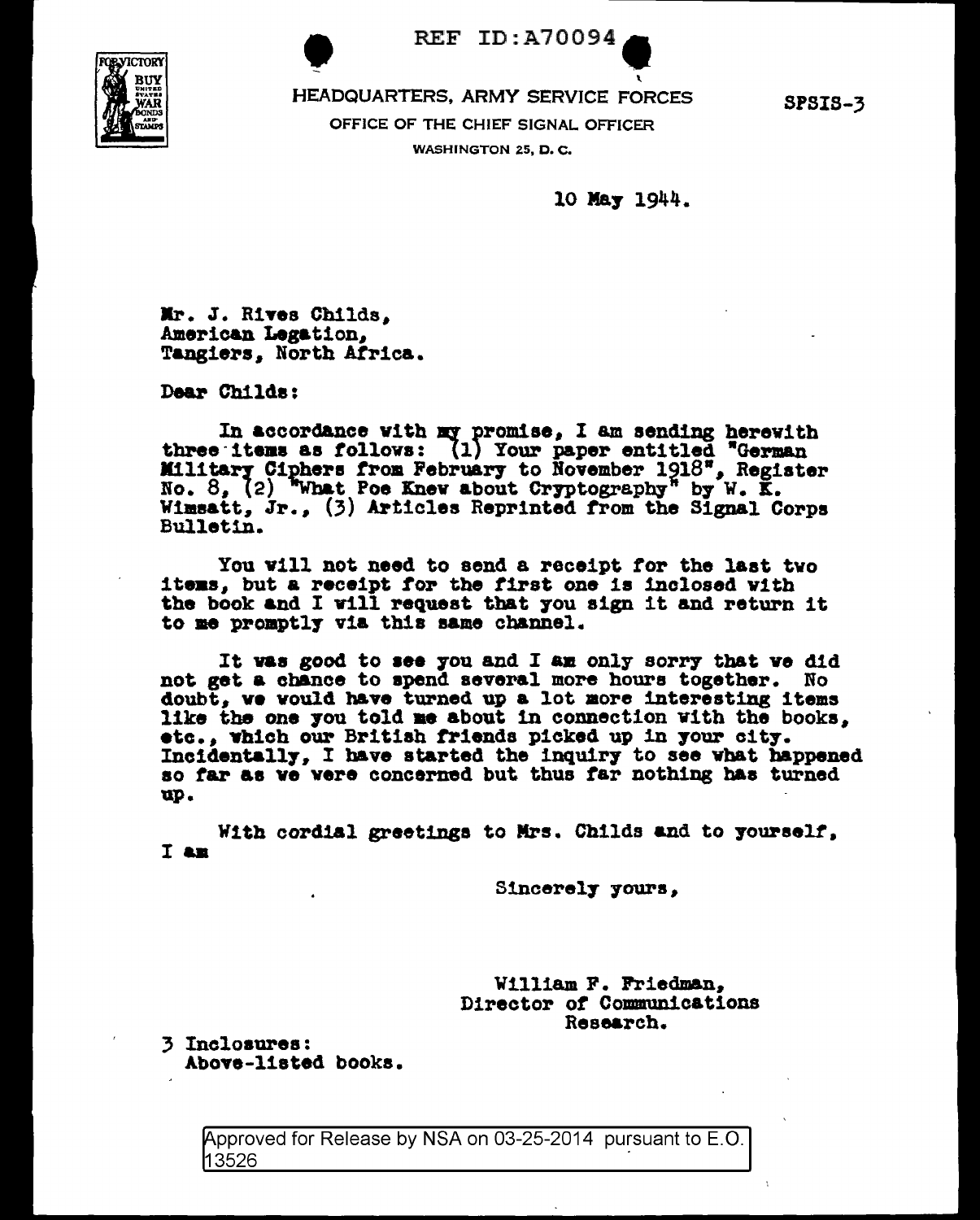REF ID:A70094

SPSIS-3

14 January 1944

Dear Childs:

. -- ...

•

Your letter of 22 December has not reached me in its original form but the copy which you sent through the State Department vas put in my hands a couple of days ago.

It was a pleasure to hear from you although I know you understand that I do see things of an official nature from 7our quarters occasionall7. The musical cipher a7stem which ia described 1n the little booklet 7ou sent ae 1a. as 7ou sa7. so simple fundamentally that things of this sort are encountered onl7 1n movies depicting activities or secret agents as concocted by highly imaginative authors. Sorry to say that I know of no authentic instance in which a cipher *ot* this sort has been used in modern times tor purposes other than books and movies. You probably know that the very earliest books on cryptography show examples of this type of cipher. I am therefore returning the booklet with thanks tor the opportunity to see it.

I recall that Mrs. Friedman told me that you had phoned just before leaving Washington for your present assignment. I was in Walter Reed at the time but I am fully recovered nov. The Surgeon General. however. deemed it vise tor me to be retired, so I am mot in mufti but am still on the same job.

Things must be very interesting out your way and I know that you are enjoying your assignment. I was sorry that I did not get a chance to come to North Africa on my visit to England last spring. I had hoped to get down to Algiers and Cairo but things were pressing here so I had to come back. I enjoyed my visit to England very much.

Reciprocating 7our cordial greetings and with best v1shea for the New Year to you and Mrs. Childs. I am.

Sincerel7 7oura.

William P. Friedman

Mr. J. Rives Childs Legation of the United States of America Tangier, Morocco